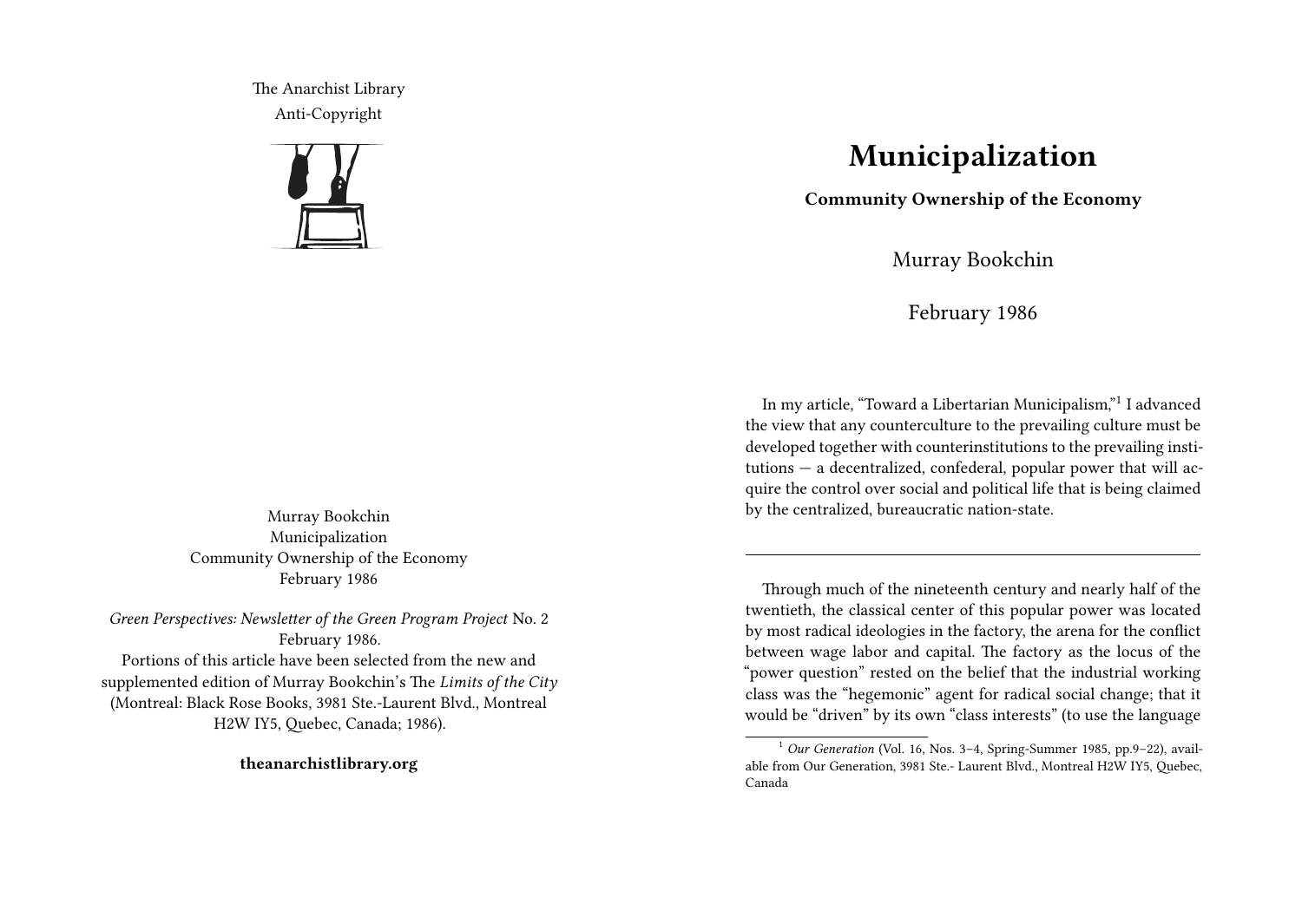of radicalism during that era) to "overthrow" capitalism, generally through armed insurrection and revolutionary general strikes. It would then establish its own system of social administration whether in the form of a "workers' state" (Marxism) or confederal shop committees (anarchosyndicalism).

In retrospect we can now see that the Spanish Civil War of 1936– 39 was the last historic effort by a seemingly revolutionary European working class to follow this model.<sup>2</sup> In the fifty years that have passed (almost to the very month of this writing), it is apparent that the great revolutionary wave of the late thirties was the climax and the end of the era of proletarian socialism and anarchism, an era that dates back to the first workers' insurrection of history: the uprising by the Parisian artisans and workers of June, 1848, when the barricades were raised under red flags in the capital city of France. In the years that have followed, particularly after the 1930s, the limited attempts to repeat the classical model of proletarian revolution (Hungary, Czechoslovakia, East Germany, and Poland) have been failures, indeed, tragic echoes of great causes, ideals, and efforts that have faded into history.

Apart from insurrectionary peasant movements in the Third World, no one, aside from some dogmatic sectarians, takes the "models" of June, 1848, the Paris Commune of 1871, the Russian Revolution of 1917, and the Spanish Revolution of 1936 seriously — partly because the type of working class that made those revolutions has been all but demobilized by technological and social change, partly because the weaponry and barricades that gave these revolutions a modicum of power have become merely

 $2^{2}$  For an overview of the Spanish Civil War after fifty years, see my articles "On Spanish Anarchism," *Our Generation* (1986) and "The Spanish Civil War: After Fifty Years" in *New Politics* (Vol. 1, No. 1, New Series; Spring, 1986), available from New Politics, 328 Clinton St., Brooklyn NY 11231. For background on the subject, see *The Spanish Anarchists: The Heroic Period* by this writer, formerly a Harper & Row book, currently distributed by Comment Publishing Project, P. 0. Box 158, Burlington VT 05402.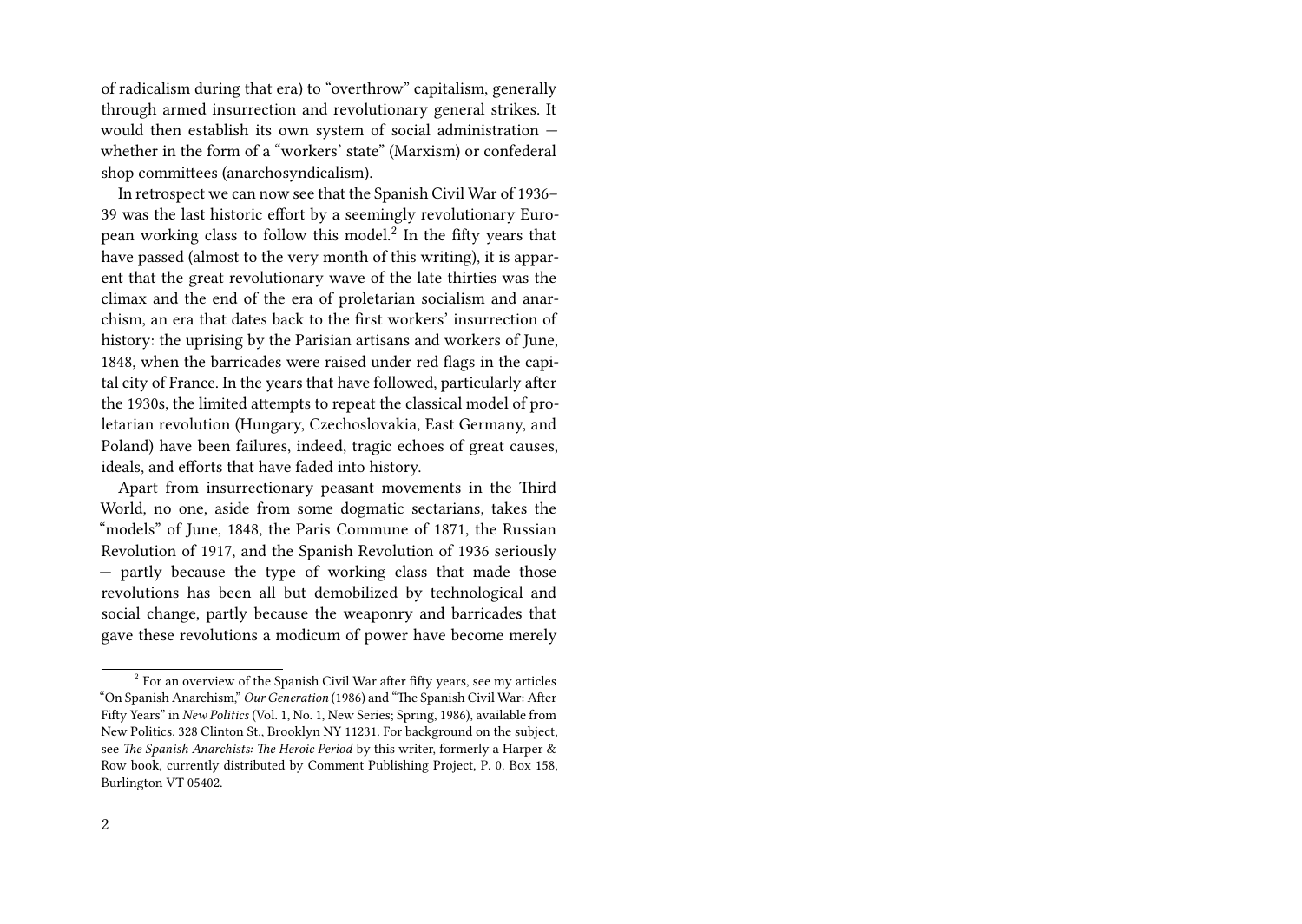control over its own material life, although not in a parochial sense that turns it into a privatized city-state, it has economic power, a decisive reinforcement of its political power.

symbolic in the face of the immense military armamentorium commanded by the modern nation-state.

There is another tradition, however, that has long been part of European and American radicalism: the development of a libertarian municipal politics, a new politics structured around towns, neighborhoods, cities, and citizens' assemblies, freely confederated into local, regional, and ultimately continental networks. This "model," advanced over a century ago by Proudhon, Bakunin, and Kropotkin among others, is more than an ideological tradition: it has surfaced repeatedly as an authentic popular practice by the Comuneros in Spain during the  $16<sup>th</sup>$  century, the American town meeting movement that swept from New England to Charleston in the 1770s, the Parisian sectional citizens' assemblies of the early 1790s, and repeatedly through the Paris Commune of 1871 to the Madrid Citizens' Movement of the 1960s and early 1970s.

Almost irrepressible whenever the people have gone into motion, libertarian municipalism always reappears as movements from below — all radical dogmas based on the proletariat notwithstanding to the contrary  $-$  such as the "local socialism" to which people have turned in England today, radical municipal coalitions in the United States, and popular urban movements thoughout Western Europe and North America generally. The bases for these movements are no longer the usual strictly class issues that stem from the factory; they consist of broad, indeed challenging issues that range from the environmental, growth, housing, and logistical problems that are besetting all the municipalities of the world. They cut across traditional class lines and have brought people together in councils, assemblies, citizens' initiative movements, often irrespective of their vocational roots and economic interests. More so than any constellation of issues, they have done something which traditional proletarian socialism and anarchism *never* achieved: they have brought together into common movements people of middle-class as well as working class backgrounds, rural as well as urban places of residence, professional as well as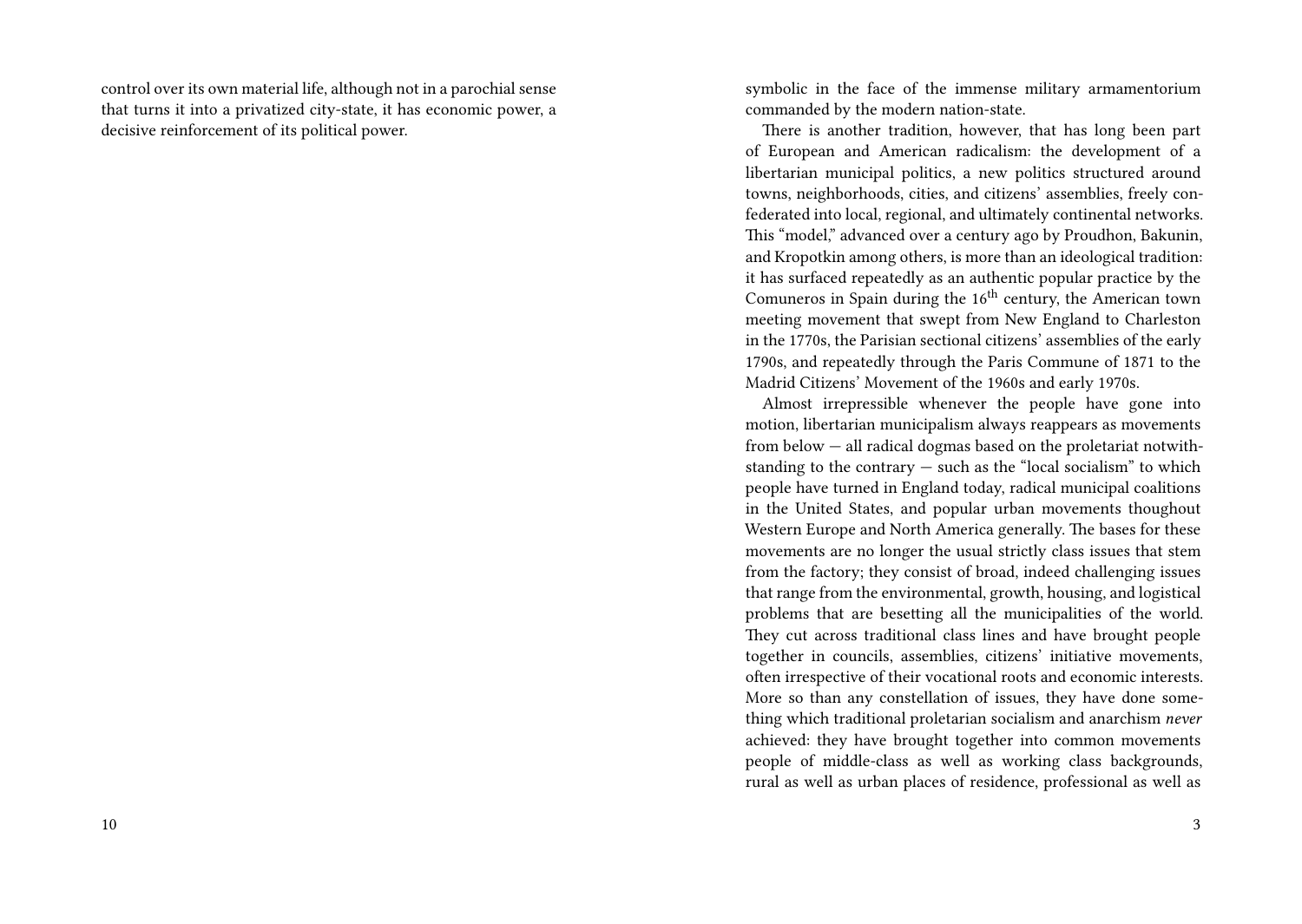unskilled individuals, indeed, so vast a diversity of people from conservative as well as liberal and radical traditions that one can truly speak of the potential for a genuine people's movement, not merely a class-oriented movement of which industrial workers have always been a minority of the population.<sup>3</sup> Implicitly, this kind of movement restores once again the reality of "the people" on which the great democratic revolutions rested ideologically until they became fragmented into class and group interests. History, in effect, seems to be rebuilding in the real world what was once a tentative and fleeting ideal of the Enlightenment from which stemmed the American and French revolutions of the eighteenth century. For once, it is possible of conceiving of majoritarian forces for major social change, not the minoritarian movements that existed over the past two centuries of proletarian socialism and anarchism.

Radical ideologues tend to view these extraordinary municipal movements with skepticism and try, when they can, to bring them into captivity to traditional class programs and analyses. The Madrid Citizens' Movement of the 1960s was virtually destroyed by radicals of all parts of the political spectrum because they tried to manipulate a truly popular municipal effort which sought to democratize Spain and give a new cooperative and ethical meaning to human urban association. The MCM became a terrain for strengthening the political aspirations for the Socialists, Communists, and other Marxist-Leninist groups until it was all but subverted for special party interests.

That libertarian municipal movements form the only potential challenge to the nation-state, today, and constitute a major realm

Moreover, no community can hope to achieve economic autarchy, nor should it try to do so unless it wishes to become self-enclosed and parochial, not only "self-sufficient." Hence the confederation of communes — the Commune of communes — is reworked economically as well as politically into a shared universe of publically managed resources. The management of the economy, precisely because it is a public activity, does not degenerate into privatized interactions between enterprises; rather it develops into confederalized interactions between municipalities. That is to say, the very *elements* of societal interaction are expanded from real or potential privatized components to institutionally real *public* components. Confederation becomes a public project by definition, not only because of shared needs and resources. If there is any way to avoid the emergence of the city-state, not to speak of self-serving bourgeois "cooperatives," it is through a municipalization of political life that is so complete that politics embraces not only what we call the public sphere but material means of life as well.

It is not "utopian" to seek the municipalization of the economy. Quite to the contrary, it is practical and realizable if only we will think as freely in our minds as we try to achieve freedom in our lives. Our locality is not only the arena in which we live out our everyday lives; it is also the authentic economic arena in which we work and its natural environs are the authentic environmental arena that challenges us to live in harmony with nature. Here we can begin to evolve not only the ethical ties that will link us together in a genuine ecocommunity but also the material ties that can make us into competent, empowered, and self-sustaining  $-$  if not "self-sufficient" — human beings. To the extent that a municipality or a local confederation of municipalities is *politically* united, it is still a fairly fragile form of association. To the extent that it has

<sup>&</sup>lt;sup>3</sup> This has always been the greatest defect of revolutionary working-class movements and accounts for the bitter civil wars which they produced in the few cases where they were particularly successful.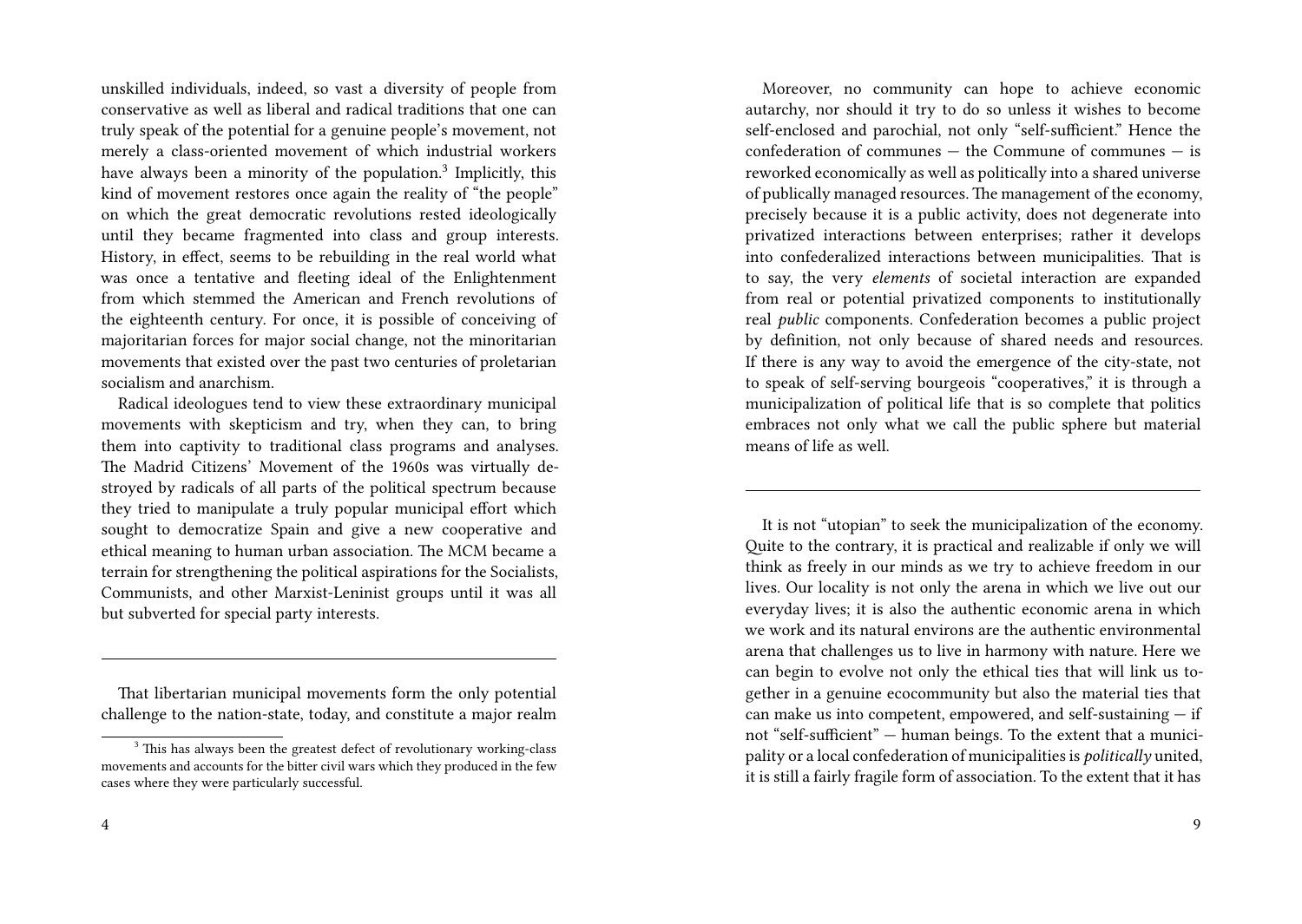merely an economy in the strict sense of -the word — whether as "business," "market," capitalist, "worker-controlled" enterprises. It becomes a truly *political* economy: the economy of the *polis* or the commune. In this sense, the economy is genuinely communized as well as politicized. The municipality, more precisely, the citizen body in face-to-face assembly absorbs the economy as an aspect of public business, divesting it of an identity that can become privatized into a self-serving enterprise.

What can prevent the municipality from becoming a parochial city-state of the kind that appeared in the late Middle Ages? Anyone who is looking for "guaranteed" solutions to the problems raised, here, will not find them apart from the guiding role of consciousness and ethics in human affairs. But if we are looking for counter*tendencies*, there is an answer that can advanced. The most important single factor that gave rise to the late medieval city-state was its stratification from within — not only as a result of differences in wealth but also in status positions, partly originating in lineage but also in vocational differentials. Indeed, to the extent that the city lost its sense of collective unity and divided its affairs into private and public business, public life itself became privatized and segmented into the "blue nails" or plebians who dyed cloth in cities like Florence and the more arrogant artisan strata, who produced quality goods. Wealth, too, factored heavily in a privatized economy where material differentials could expand and foster a variety of hierarchical differences.

The municipalization of the economy absorbs not only the vocational distinctions that could militate against a publically controlled economy; it also absorbs the material means of life into communal forms of distribution. From each according to his ability and to each according his needs" is institutionalized as part of the *public* sphere, not ideologically as a communal credo. It is not only a goal; it is a way of *functioning politically* — one that becomes structurally embodied by the municipality through its assemblies and agencies.

for the formation of an active citizenry and a new politics  $-$  grassroots, face-to-face, and authentically popular in character — has been explored in other works written by this writer and do not have to be examined, here.<sup>4</sup> For the present, it is necessary to ask a very important question: is libertarian municipalism merely a political "model," however generously we define the word "politics," or does it include economic life as well?

That a libertarian municipalist perspective is incompatible with the "nationalization of the economy," which simply reinforces the juridicial power of the nation-state with economic power, is too obvious to belabor. Nor can the word "libertarian" be appropriated by propertarians, the acolytes of Ayn Rand and the like, to justify private property and a "free market" Marx, to his credit, clearly demonstrated that the "free market inevitably yields the oligarchic and monopolistic corporate market with entrepreneurial manipulations that in every way parallel and ultimately converge with state controls.<sup>5</sup>

But what of the syndicalist ideal of "collectivized" self-managed enterprises that are coordinated by like occupations on a national level and coordinated geographically by .collectives" on a local level? Here, the traditional socialist criticism of this syndicalist form of economic management is not without its point: the corporate or private capitalist,"worker-controlled" or not — ironically, a technique in the repertoire of industrial management that is coming very much into vogue today as "workplace democracy"

<sup>&</sup>lt;sup>4</sup> See "The Greening of Politics: Toward a New Kind of Political Practice," *Green Perspectives,* No. 1, January 1986 and "Popular Politics vs. Party Politics," Green Program Project Discussion Paper No. 2, both available from the Green Program Project, P. 0. Box 111, Burlington VT 05402. Also see the new supplemented edition of *The Limits of the City* cited in note 1 above.

 $5$  The absurdity that we can persuade or reform the large corporations  $-$  to "moralize" greed and profit as it were -is a typical example of liberal naivete which a thousand years of Catholicism failed to achieve. Movies like "The Formula" tell us more about corporate "morality" and "efficiency" than the flood of books and articles generated by many reform-minded periodicals.